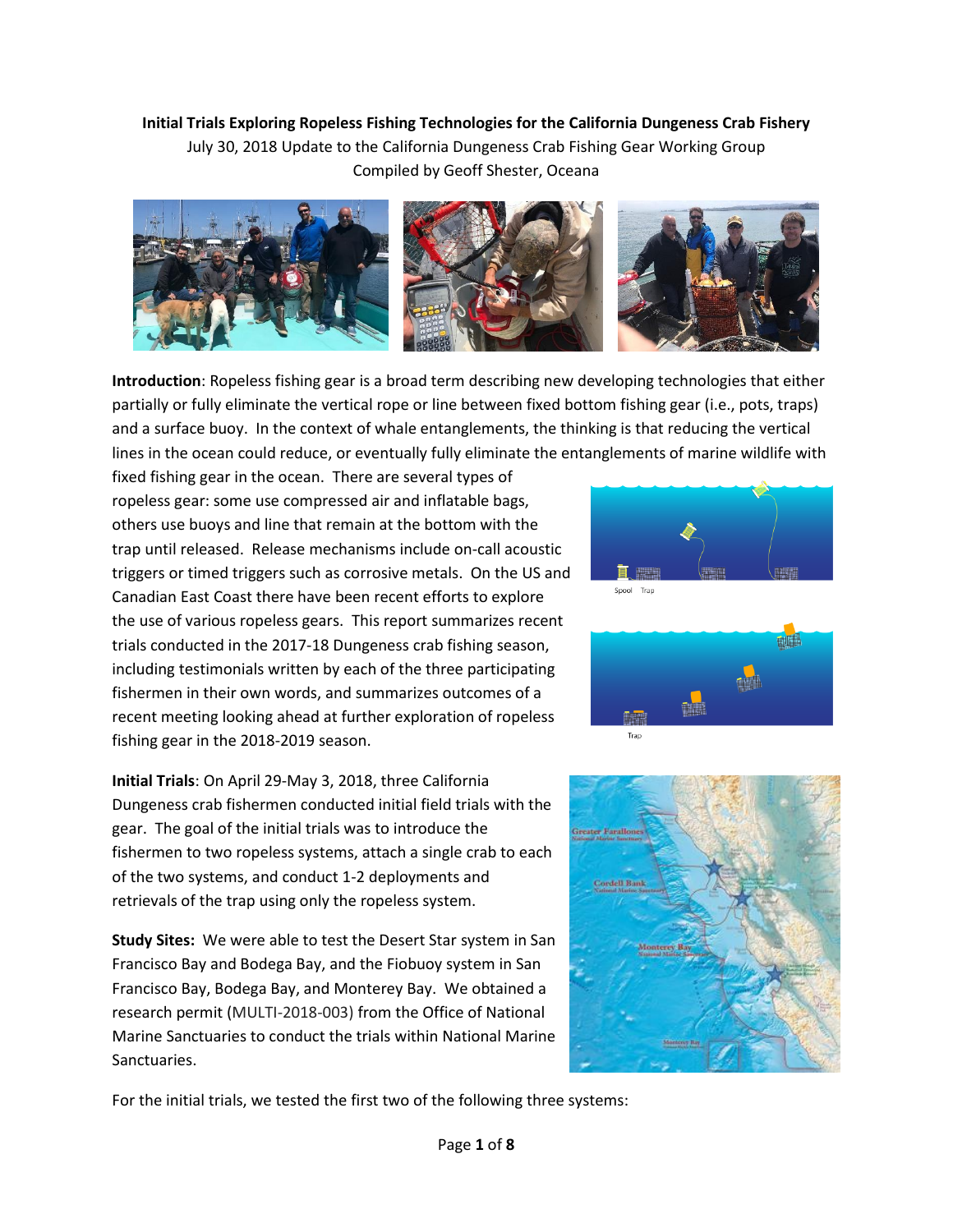to the side. The release mechanism is a small wire that disintegrates internal batteries and a capacitor. The bag can be attached to the pot is up you will unsnap the bag. The actual bag and buoy design is **Desert Star:** The Desert Star system contains buoys and rope in a mesh bag with an acoustically triggered release mechanism attached when an electrical signal is run through it, which is powered by main line with a snap as shown in the picture. The buoys and line are stored in the bag and once released the buoys and line are separated from the bag. The gear can then be hauled as normal and once the not integral to the device, therefore individual fishermen can develop different bag systems. For more information, see [www.desertstar.com](http://www.desertstar.com) 

**Fiobuoy:** The Fiobuoy is a spool shaped buoy that uses an internal motorized jaw that keeps the spool from unraveling until released. The fishing line is coiled around the buoy itself. Upon receiving the acoustic release, the jaw opens and the buoy unspools and floats to the surface. The gear can then be hauled as normal. For more information, see www.fiomarine.com

 acoustic signal. Usng compressed air in a tank similar to scuba, the **SMELTS Lift Bag:** Similar to other systems, the lift bag responds to an acoustic signal inflates a salvage bag with sufficient volume and buoyancy to lift the gear in question, the size depends on the weight of the gear. We did not test this gear in the initial trials, but hope to test this system next season. For more information, see [www.smelts.org](http://www.smelts.org) 

 **April 30, 2018: John Mellor, San Francisco Bay:** We conducted a single deployment 65 feet depth near the Bay Bridge. Each system was left for approximately 5 minutes, and then we initiated retrieval. We conducted the test at slack tide to prevent the strong currents in San Francisco Bay from pulling the buoys underwater. prevent the strong currents in San Francisco Bay from pulling the buoys underwater.<br>Both releases occurred quickly and we were able to located the gear within a few minutes. Before retrieval, we were able to locate both ropeless systems using the echosounder on the vessel, which appeared a few feet above the seafloor. and retrieval of the Desert Star and Fiobuoy systems sequentially at approximately

 *John Mellor Response: I felt that of the two, the spool [Fiobuoy] was the more mature with the smoothest operation, in terms if the release mechanism and apparent simplicity. I do like the bag aspect for the rope in Desert Star more than winding the spool. it's very difficult to imagine either one of them being used in the crab fishery as it now exists because of the high cost and technical difficulties currently they have.* 







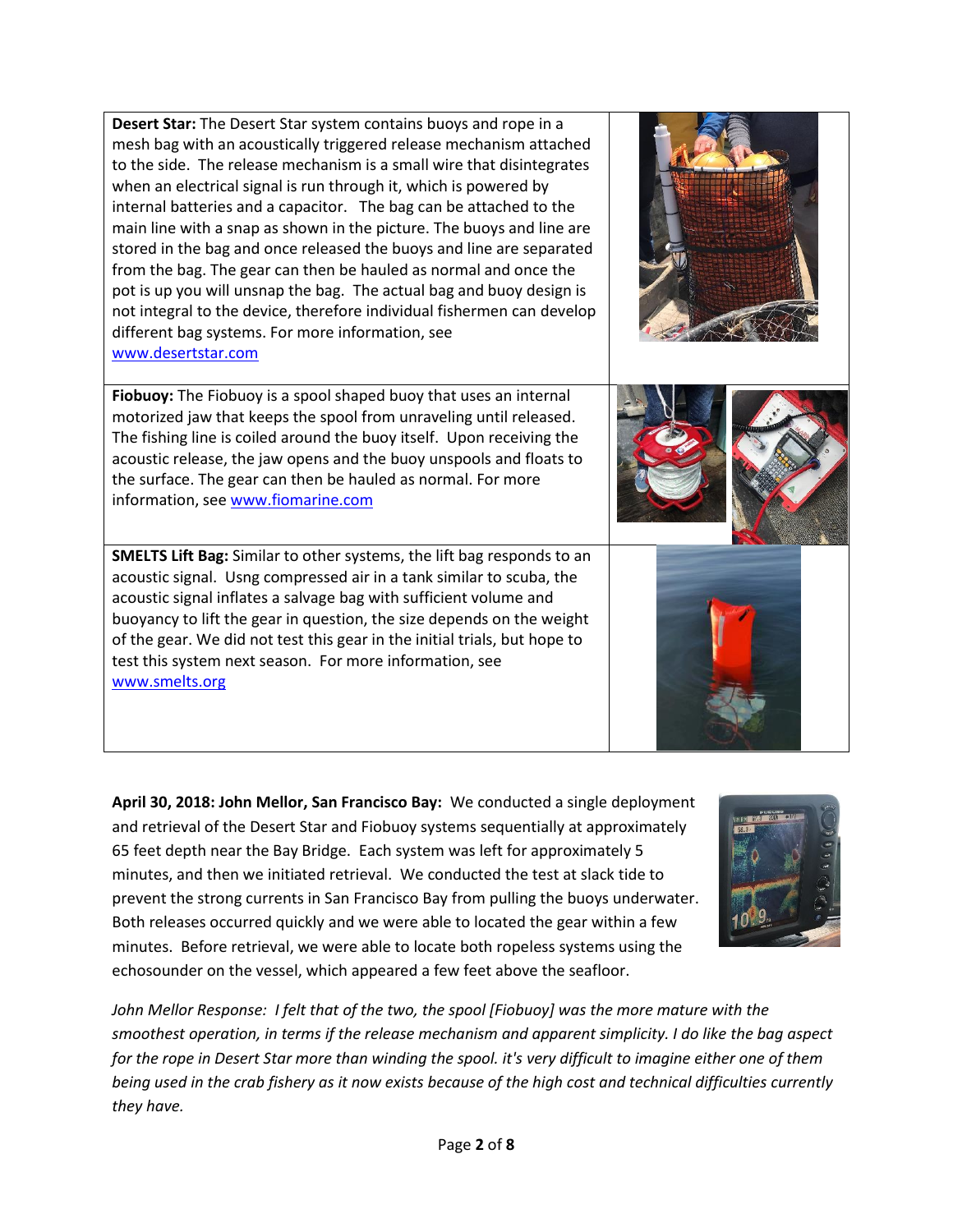**May 1, 2018: Dick Ogg, Bodega Bay:** We conducted a simultaneous deployment of two traditionally and fishermen Dick Ogg returned to the site multiple times in an attempt to better identify the precise location and recover the gear. Despite attempts to grapple the gear and retrieve the gear with scuba divers, the gear has not been recovered. As a result, we are unable to confirm the cause of the failure of crab pots with vertical lines, one trap attached to the Fiobuoy, and one trap attached to the Desert Star system. We first retrieved the two traditionally set pots. However, the Desert Star system did not pop up despite multiple attempts. The transducer was able to establish communications with the ARC-1X unit and confirm the trigger had been released, however, the buoys did not surface. Desert Star staff

this system. We were able to compensate fisherman Dick Ogg for his lost pot, however, Desert Star continues to search for the lost gear.

The Fiobuoy system did not surface on the first attempt, to initiate the acoustic trigger, but did surface on the second attempt. Once we spotted the gear, the crew was able to retrieve the buoy and bring it up with the hauler.



# *Dick Ogg Response:*

*Here are my thoughts on the 2 ropeless buoys systems that I had the opportunity to test with you. First I would like to thank you Geoff for the time and energy you spent getting this opportunity together. It's not easy to coordinate fisherman at any time.* 

 *As you know, our test was done Tuesday, May 1st. The weather was perfect. It was clear with minimal wind. The current in the area we were setting was less than .5 knots. There was a slight roll to the ocean due to heavy wind on the outside but in the bay it was pleasant, to say the least. I thought that a good test would be to set a very short string as we would if we were fishing. So we set four pots, two of mine with a standard buoy set up (one main and a 2.5-fathom trailer) and following those the two ropeless systems. I wanted to show how we run the gear and set the pots. We ran my pots once then on the second pass began to try to deploy the ropeless systems.* 

*I would like to give my idea of what I would expect from a successful test.* 

- *1. Ease of deployment*
- *2. A consistent and reliable release of the buoy*
- *3. Ease of retrieving the pot and landing it on the boat*

*Now here is how I felt about the 2 systems we tested:* 

#### *The Fiobuoy:*

*The system itself is fairly simple, consisting of a roller which doubled as the rope coiling device and the float. It was fairly bulky and would not fit in a pot to allow us to stack our gear when we need to move. That I feel is something that could be changed and would help to make the system more user-friendly. It*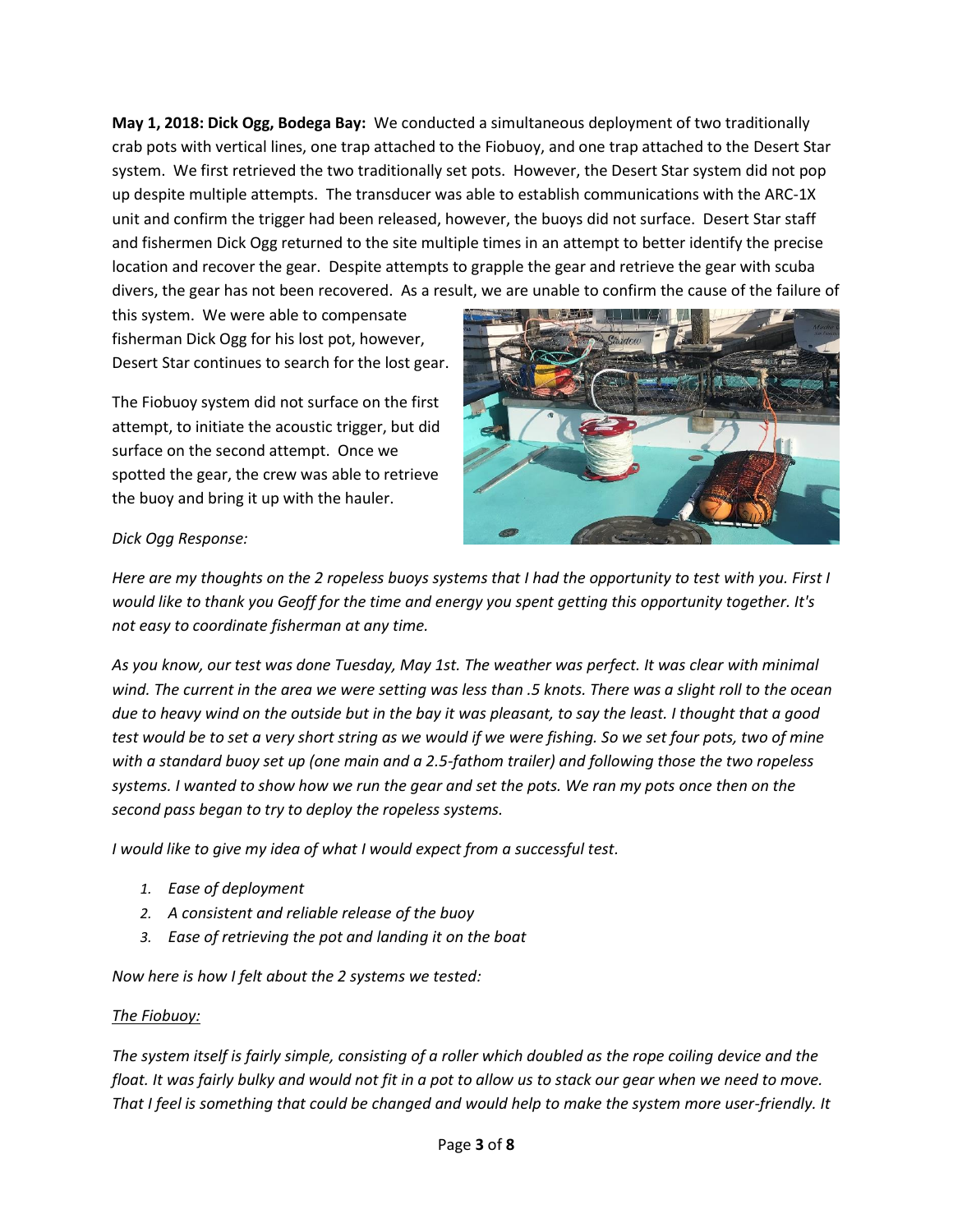*released each time we tried it both in the outer bay and in a slip next to the boat when we came in. The underwater deployment was very slow. We began to ping for the buoys to release at 9:47 and we didn't spot it until 10:02. I also feel that the slow rate of rising was due to the large amount of rope on the spool. Given that you can deploy them from quite a distance that would not be too much of a problem. In addition, I believe you can ping a number of them and have them at the surface long before you get to the pot, an absolute necessity when your running gear at 4-5 knots.* 

*There would have to be some improvement on the buoy's visibility. It would be very difficult to see in rough water. In addition, there is no trailer to allow us to put the buoy up without stress on the line. Another simple addition. Apparently, there is a coiler that goes with the system to aid in coiling the rope on the buoy. That would be the only way I could see this working effectively. I would be very concerned about tangles. Rope coiled tightly without a level winding device, has a tendency to overlap and not release. I've had it happen many times with new coils of rope on a spool. The other issue was picking up the buoy and getting it in the block. Because of the bulk, it was difficult to work around the block. This issue is something that could be changed in the design. I feel that this was a fairly successful test.* 

# *The Desert Star System:*

*This system was very complex. It consisted of a bag on the top of the pot with a deployment apparatus. The bag has the rope coiled inside and the float balls were held captive in the bag. It was designed to stay upright so the float balls could rise rapidly. The release mechanism is a wire that is dissolved electrically and then releases ropes that hold the bag closed.* 

*I believe that given less rope and a smaller bag you could stuff everything in our pots so we could stack the gear but getting it out would be a whole other issue. Resetting the equipment is another problem. Because of the complexity, I don't see it being very practical at this point. There would need to be some design changes to even have my consideration. In addition to the fact, from what I understand, that the system deployed when we tested it but never surfaced. I spent over 3.5 hours and 2 days trying to recover my pot. Unfortunately, we never found it.* 

*In conclusion, I would like to thank you Geoff for giving me the chance to testing this technology. I feel very fortunate to have seen the products first hand and equally fortunate to be able to express my thoughts. Some design consideration that are obviously not new or earth-shattering by any means:* 

- *1. Simple equipment that didn't require huge alteration in our present practices. We realize that change is inevitable but it has to be practical.*
- *2. Have less financial impact. The initial cost and the time it takes to operate are huge expenses most of us can't afford.*
- *3. Doesn't contribute to gear loss*
- *4. Gives us a means of identifying where the gear is*

*I* also feel both systems could be used for ganging pots together but one deployment failure would have *a substantial gear loss associated with it. Something definitely to consider.*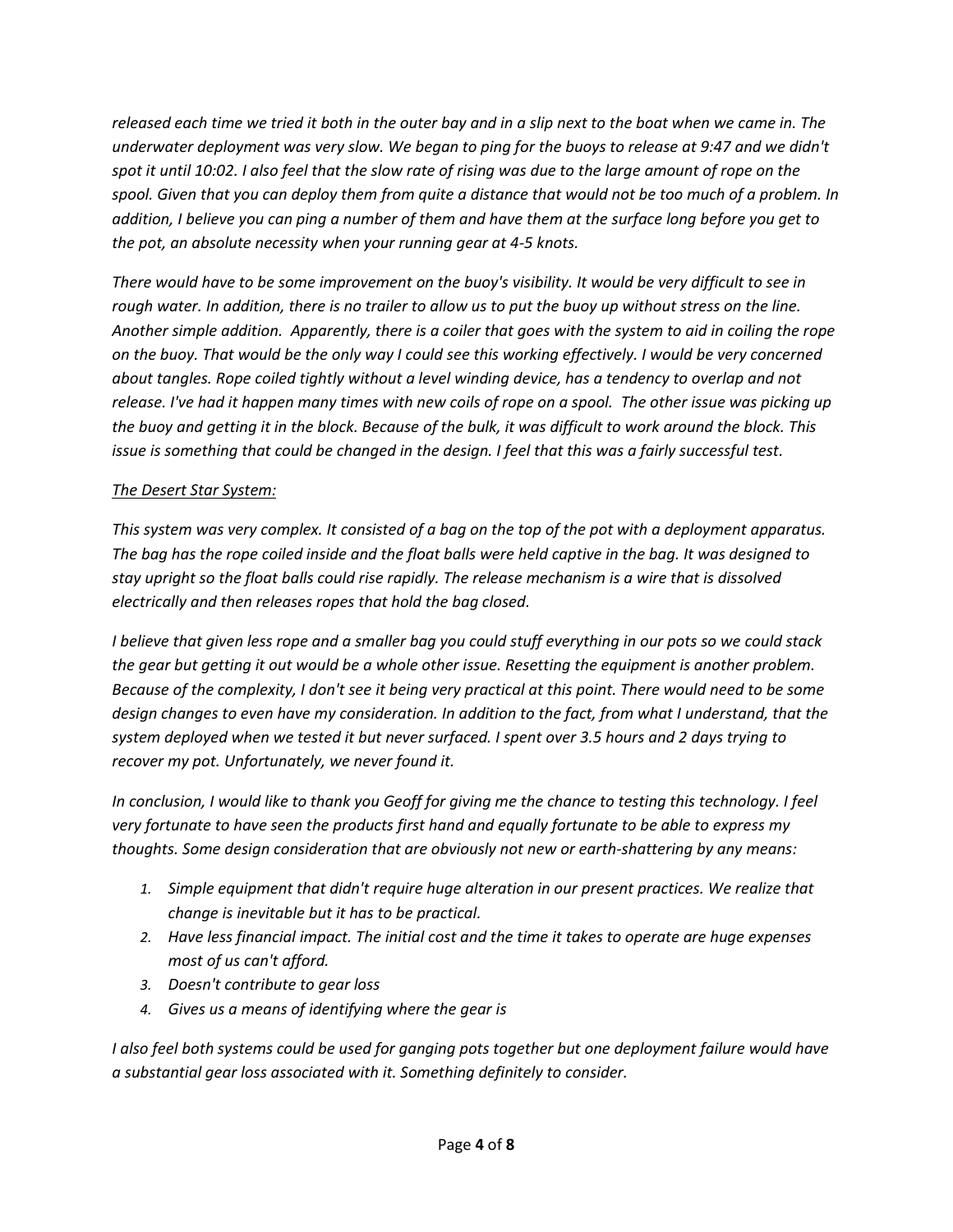#### **May 4, 2018: Calder Deylerle (Moss Landing):**

 then became windy (~15 knots) and foggy on the second test. We were able to locate the buoy and retrieve the buoy, however, it took about 5 minutes to We conducted two tests of the Fiobuoy only, as the Desert Star system was not available. Weather conditions were calm and sunny on the first test, and locate the buoy on the second try. Calder's six year old son was able to gaff and retrieve the Fiobuoy.



## *Calder Deyerle Response:*

*Thank you very much for organizing the opportunity to test out the Fiobuoy with the inventor of the buoy system, John Fiotakis. We tested the Fiobuoy AC100 acoustic release pop up buoy system in the Monterey Bay in the local crabbing grounds on May 4th, 2018. We deployed the system two separate times in 240 feet of water and had a successful test on both deployments. It was a great and very informative day on the water and overall I was very impressed by the simple design and advanced technology of the system. Some modifications to current fishing practices would be necessary to make the system work the way it is now, but with a well-designed re-coiler, I believe the technology is out there to make the system work in an efficient manner. I believe some modification to the product and more affordable availability of better technology is necessary before the system could be widely accepted. Simple improvements could include more buoyancy and better visibility, and on the more complicated side of things the electronics necessary to see where other fishermen's pots are and keep track of your own could be pricey and awkward at first until the kinks are worked out.* 

 *to whale entanglements in fishing gear The Fiobuoy has great potential for being of beneficial use to the Dungeness Crab Fishery and trap fisheries around the world under many circumstances, including mitigation of whale entanglements. I believe more thorough testing of the technology should be the first step and am more than willing to continue to work with yourself, John and anyone else in the development and testing of this product or any other similar technology. I firmly believe that a breakthrough in gear modification is the solution* 



*worldwide and will continue to rack my brain on the device that will outdo the Fiobuoy, but for now it's the best solution I know of for minimizing vertical lines in the water column.*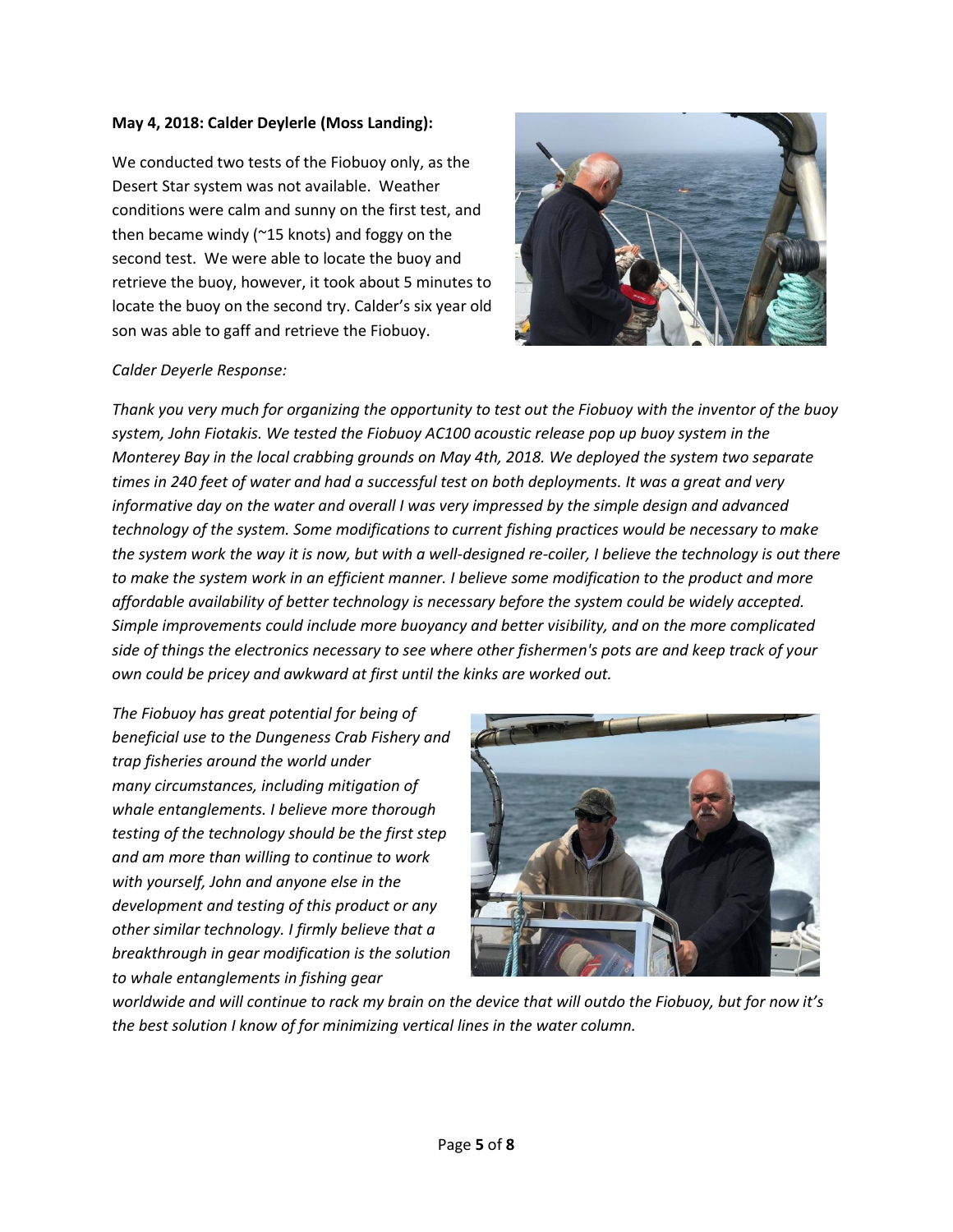# **Conclusions and Discussion of Initial Ropeless Gear Trial Results:**

 among fishermen and fishery managers. The current gears are costly relatively to the current costs of The three initial one-day trials of ropeless gear demonstrated that there is potential for some version of ropeless gear to be used in the Dungeness crab fishery. However, there remain several key questions and challenges that will require additional gear trials, experimentation, innovation, and communication crab traps, however, with increases in number of units sold and potential changes to production, these costs could go down substantially.

operate the gear. One key question is how the location of gear can be identified by fishermen and enforcement agencies in the absence of surface buoys. Other fishermen need to know where the gear is to avoid setting on top of other gear, however, there are important confidentiality issues that should be considered. Enforcement needs to both know where gear is located but also be able to access the gear to check that it is tagged and configured properly, which implies they may need to have acoustic equipment to

It became clear that locating the gear after it has popped up is not trivial, as the buoy may not surface in the precise location it is dropped due to ocean currents. Making gear more visible is key, and there were several questions raised about whether the fishermen will be able to retrieve an entire string of gear.

 such as a traditional surface buoy and line in addition to the ropeless system. This will help retrieve gear and avoid creating marine debris. Once the kinks in the gear are worked out, the back-up line may no Lastly, while system failures will inevitably occur in the innovation process and provide valuable lessons, the inability to locate the lost Desert Star system suggests that further gear testing include back-ups in the event of a failure to better understand the causes of such failure, reduce the need for permits, longer be necessary, and it is possible that widespread use of ropeless systems could eventually reduce overall rates of crab gear loss due to the absence of vertical lines while fishing.



F/V Karen Jeanne on Bodega Bay Ropeless Gear Trial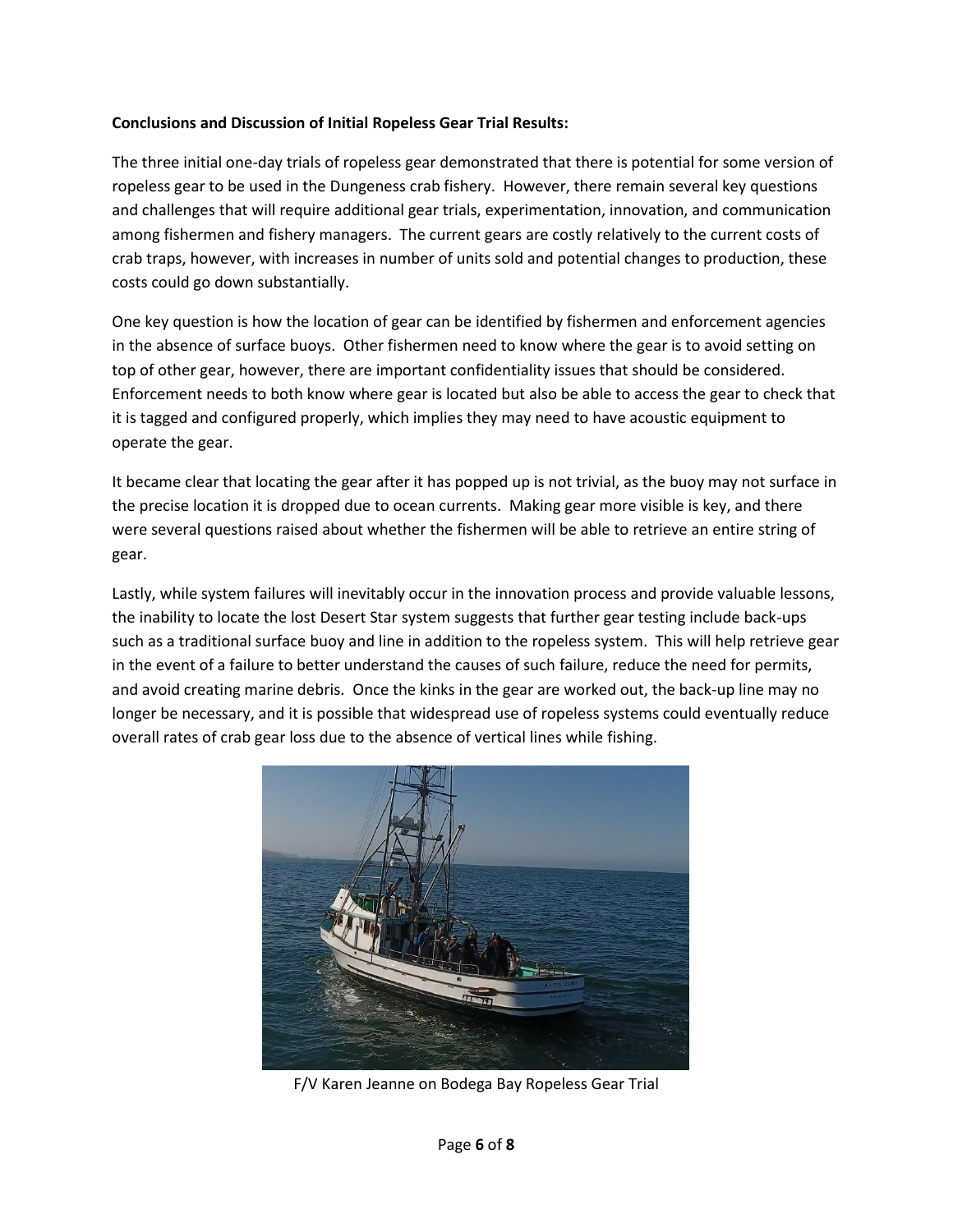## **July 19, 2018 Ropeless Fishing Gear Planning Meeting - Summary**

 Group (Kelly Sayce, Dan Lawson, Dick Ogg, and Geoff Shester) gave a panel presentation to the Marine **Background:** On May 31, 2018, four members of the California Dungeness Crab Fishing Gear Working Mammal Commission on our efforts and projects thus far, including the April/May 2018 initial trials and experience with ropeless fishing gear systems off Central California described above. As a result, the Commission is interested in supporting efforts to further explore these new technologies in the context of current west coast fishing operations. On July 19, Dr. Frances Gulland, one of the Commissioners, hosted an informal meeting with Commission and agency staff, gear manufacturers, and fishermen interested in trying out the gear.

 Ocean Protection Council (Paige Berube); New **Meeting Participants:** Marine Mammal Commisson staff (Commissioner Frances Gulland, Peter Thomas, Dennis Heinemann, Brady O'Donnell); Dungeness Crab Fishing Gear Working Group Members (Jim Anderson, John Mellor, Dick Ogg, Geoff Shester); Pacific Coast Federation of Fishermen's Associations (Noah Oppenheim); Gear Manufacturers (SMELTS Inflatable Bag System: Richard Riels; Desert Star: Christian Aparecio, Marco Flagg, Jake Wolf; Fiomarine: John Fiotakis); CDFW (Bob Puccinelli, Joanna Grebel); England Aquarium (Tim Werner); Woods Hole Oceanographic Institution (Mark Baumgartner).



 **Meeting Goals:** The goals of the meeting were to share information on three currently available permits, and funding necessary. We were also able to have an initial conversation on management and ropeless systems, discuss fishermen perspectives, and develop a plan to have several fishermen test a few of the current ropeless systems in the coming fishing 2018-19 season, including to identify the costs, enforcement needs and considerations, which provided useful information to gear manufacturers for further innovation.

 2019. We hope to solicit additional fishing participants in the 2019 trials though the California **Key Outcomes:** There was general agreement that there is promise and value in further exploring ropeless fishing gear in the West Coast Dungeness crab fishery, as part of a broader strategy to reduce whale entanglements. The key objectives for the coming fishing season are to provide multiple fishermen an opportunity to experiment with different systems and boat configurations, and further demonstrate whether the ropeless concept can actually work for the Dungeness crab fishery. Gear manufacturers offered to provide test units to fishermen next season, and fishermen voiced their willingness to participate in trials, with the goal of initiating the next round of trials in April 2019-June Dungeness Crab Fishing Gear Working Group.